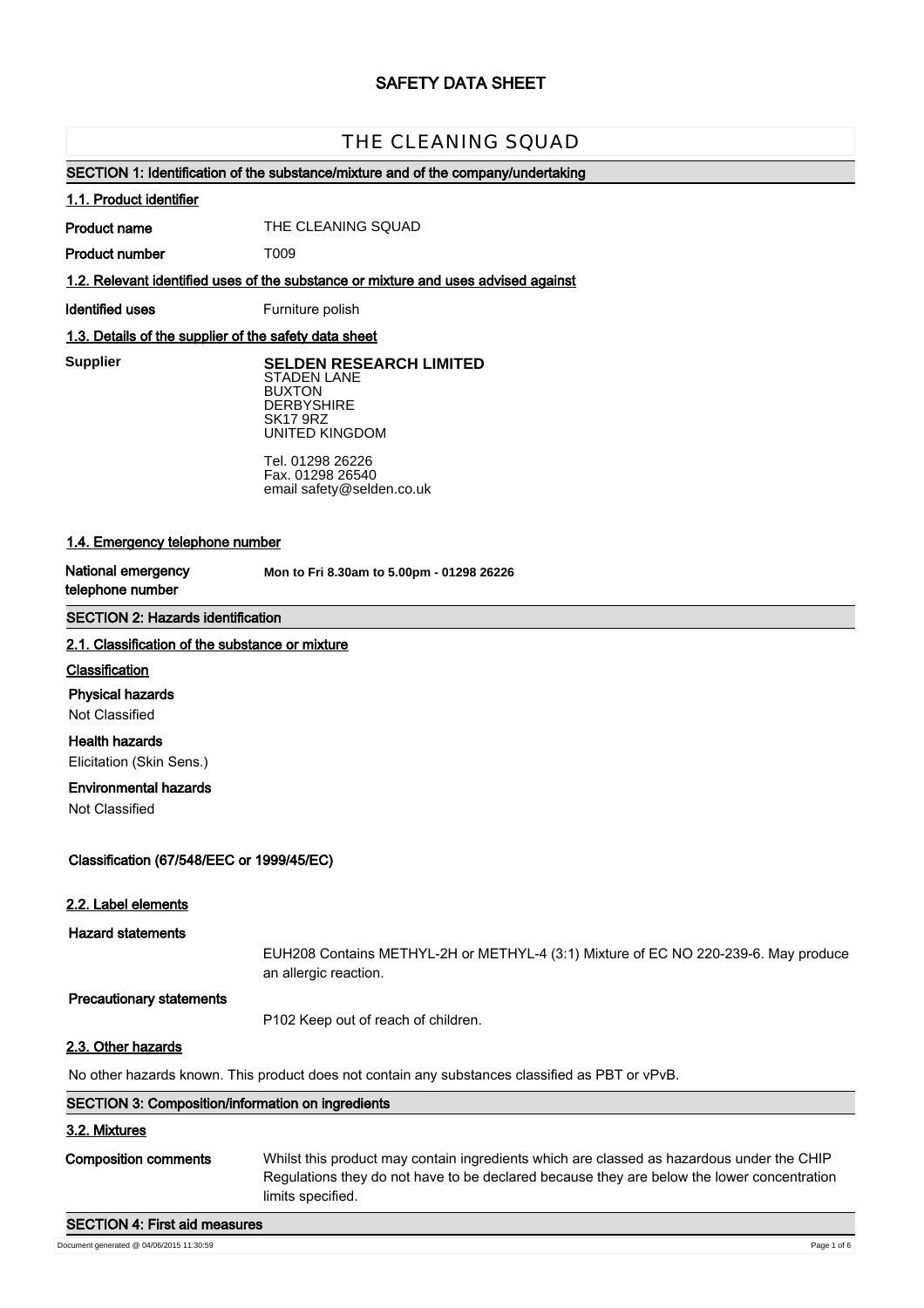# **4.1. Description of first aid measures**

#### **Inhalation**

Move affected person to fresh air and keep warm and at rest in a position comfortable for breathing.

#### **Ingestion**

Do not induce vomiting. Rinse mouth thoroughly with water. Give plenty of water to drink. Get medical attention. Never give anything by mouth to an unconscious person. Do not induce vomiting.

#### **Skin contact**

Rinse with water. Get medical attention if any discomfort continues.

#### **Eye contact**

Remove any contact lenses and open eyelids wide apart. Continue to rinse for at least 15 minutes. Get medical attention if any discomfort continues.

# **4.2. Most important symptoms and effects, both acute and delayed**

#### **Inhalation**

Irritation of nose, throat and airway.

#### **Ingestion**

May cause stomach pain or vomiting. Diarrhoea.

#### **Skin contact**

Prolonged contact may cause redness, irritation and dry skin.

#### **Eye contact**

Irritating to eyes. Symptoms following overexposure may include the following: Redness. Pain.

#### **4.3. Indication of any immediate medical attention and special treatment needed**

#### **Notes for the doctor**

Treat symptomatically.

#### **SECTION 5: Firefighting measures**

#### **5.1. Extinguishing media**

#### **Suitable extinguishing media**

The product is not flammable. Use fire-extinguishing media suitable for the surrounding fire.

# **5.2. Special hazards arising from the substance or mixture**

#### **Hazardous combustion products**

Oxides of carbon. Thermal decomposition or combustion may liberate carbon oxides and other toxic gases or vapours.

# **5.3. Advice for firefighters**

#### **Special protective equipment for firefighters**

Wear positive-pressure self-contained breathing apparatus (SCBA) and appropriate protective clothing.

#### **SECTION 6: Accidental release measures**

#### **6.1. Personal precautions, protective equipment and emergency procedures**

#### **Personal precautions**

For personal protection, see Section 8.

#### **6.2. Environmental precautions**

#### **Environmental precautions**

Any spillage needs to be contained and not allowed to enter water courses

# **6.3. Methods and material for containment and cleaning up**

# **Methods for cleaning up**

Stop leak if possible without risk. Absorb in vermiculite, dry sand or earth and place into containers. Flush contaminated area with plenty of water. Avoid the spillage or runoff entering drains, sewers or watercourses.

#### **6.4. Reference to other sections**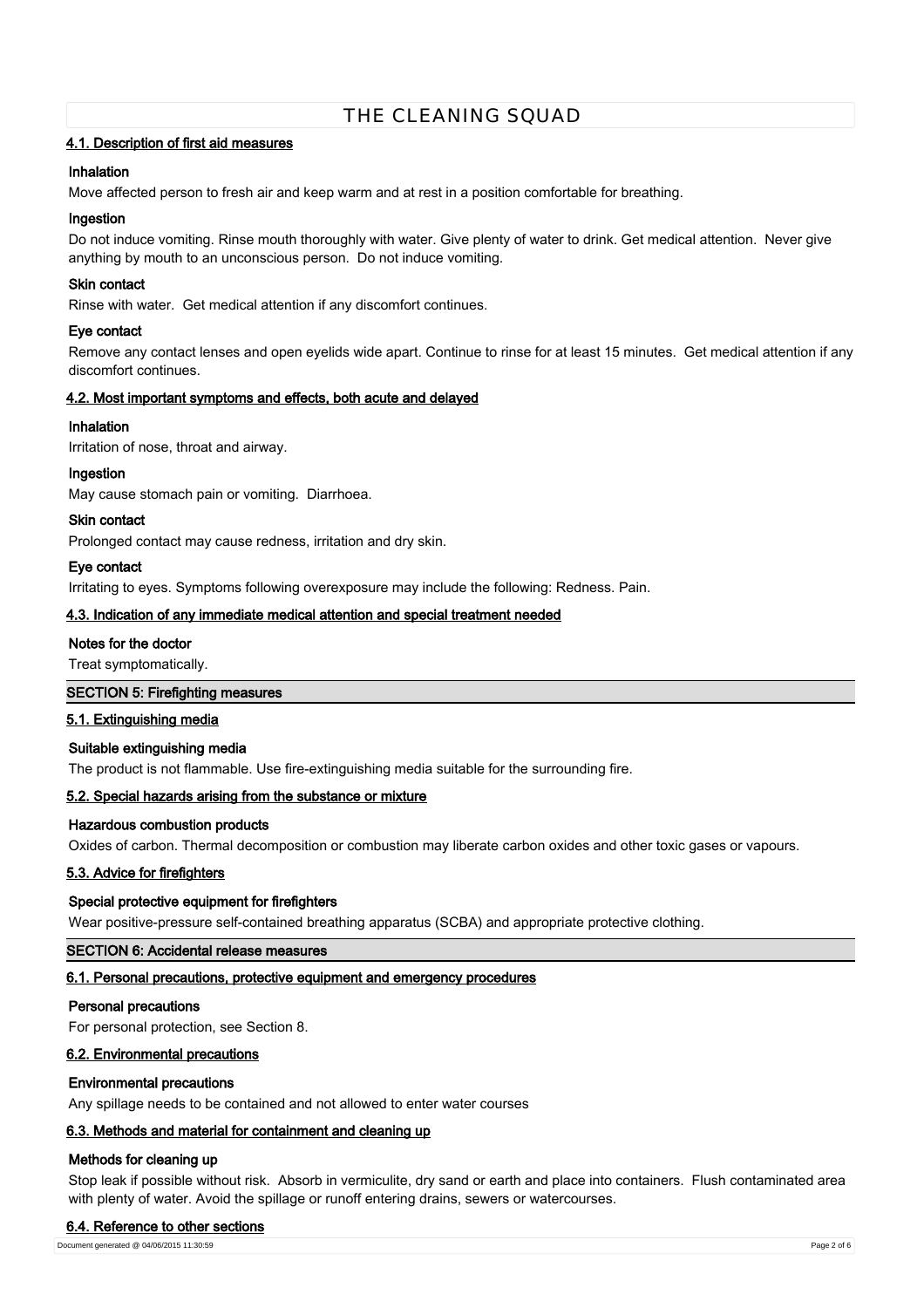#### **Reference to other sections**

For personal protection, see Section 8. For waste disposal, see Section 13.

# **SECTION 7: Handling and storage**

#### **7.1. Precautions for safe handling**

#### **Usage precautions**

Eye protection should be considered where there is a risk of splashing. Rubber gloves and barrier cream are recommended when using any chemical.

#### **7.2. Conditions for safe storage, including any incompatibilities**

#### **Storage precautions**

Store in tightly closed original container in a dry, cool and well-ventilated place. Keep only in the original container.

# **7.3. Specific end use(s)**

#### **Specific end use(s)**

The identified uses for this product are detailed in Section 1.2.

#### **Usage description**

See product label for detailed usage and instructions.

# **SECTION 8: Exposure Controls/personal protection**

#### **8.1. Control parameters**

# **Occupational exposure limits**

# **Ingredient comments**

No exposure limits known for ingredient(s).

## **8.2. Exposure controls**

#### **Protective equipment**



# **Eye/face protection**

Safety glasses are not normally required. However their use is recommended where there is a risk of spray mist or splashing when using or handling product.

#### **Hand protection**

Chemical-resistant, impervious gloves complying with an approved standard should be worn if a risk assessment indicates skin contact is possible.

#### **Other skin and body protection**

General workwear only

# **SECTION 9: Physical and Chemical Properties**

# **9.1. Information on basic physical and chemical properties**

# **Appearance** Liquid

**Colour**

**White** 

**Odour**

Perfume.

**pH**

pH (concentrated solution): 5.8

# **Initial boiling point and range**

100°C @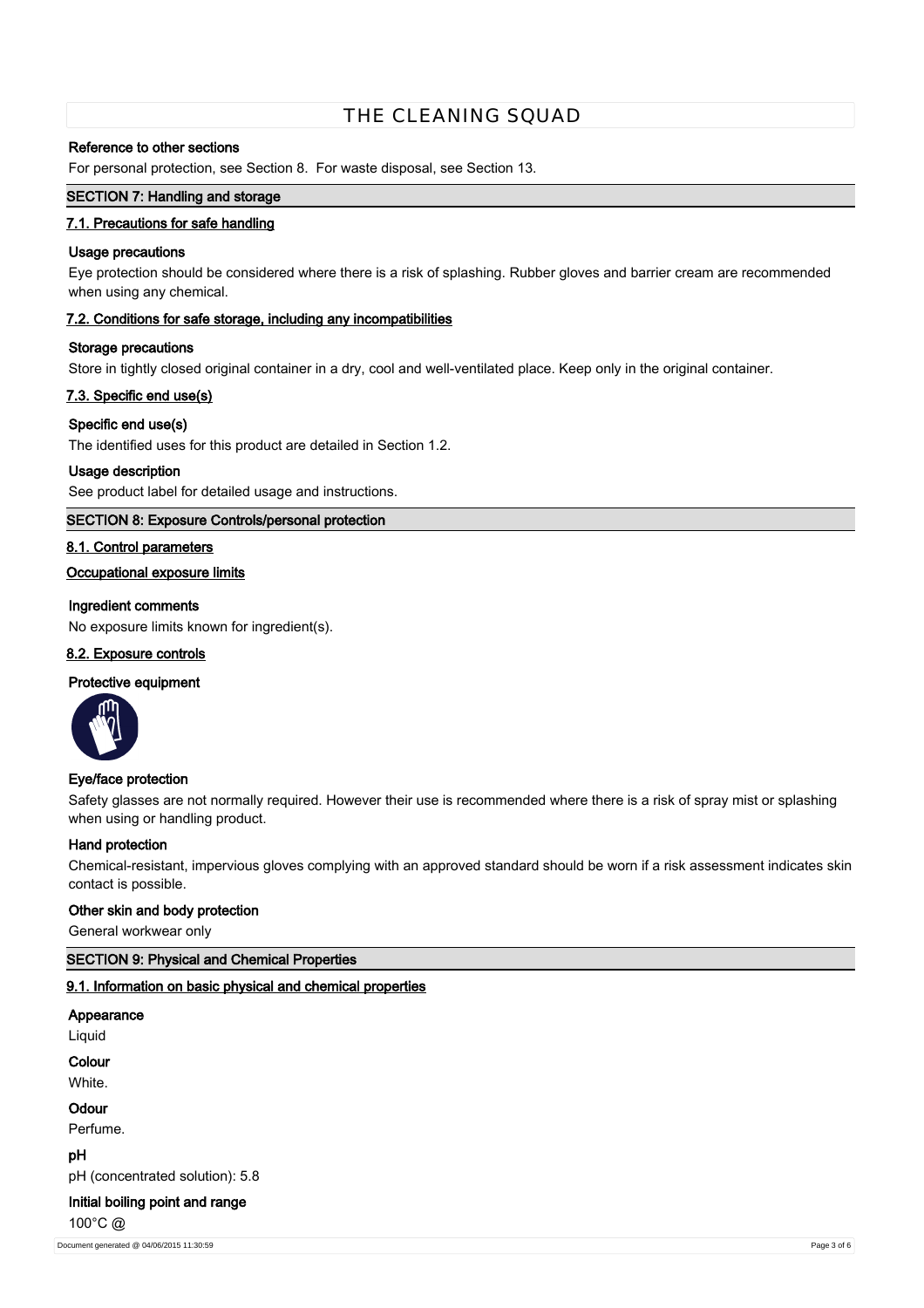#### **Relative density**

0.986 - 0.996 @ @ 20°C

# **Solubility(ies)**

Miscible with water

# **9.2. Other information**

# **Other information**

None.

#### **SECTION 10: Stability and reactivity**

# **10.1. Reactivity**

May react with other cleaning chemicals. For specific reactions refer to Section 10.5

# **10.2. Chemical stability**

#### **Stability**

Stable at normal ambient temperatures.

# **10.3. Possibility of hazardous reactions**

Not applicable.

# **10.4. Conditions to avoid**

Avoid excessive heat for prolonged periods of time.

# **10.5. Incompatible materials**

#### **Materials to avoid**

Do not mix or use with other products.

#### **10.6. Hazardous decomposition products**

Not known.

#### **SECTION 11: Toxicological information**

# **11.1. Information on toxicological effects**

# **Toxicological effects**

No toxicological data is available for this mixture, however data can be provided for specific raw materials upon request.

# **Ingestion**

Liquid irritates mucous membranes and may cause abdominal pain if swallowed. Diarrhoea. Nausea, vomiting.

# **Skin contact**

Prolonged contact may cause dryness of the skin.

#### **Eye contact**

Irritation is likely.

# **SECTION 12: Ecological Information**

# **Ecotoxicity**

Not classed as Hazardous to the Environment but release to the environment should be avoided.

# **12.1. Toxicity**

Aquatic toxicity has not been carried out on this product. Data for raw materials contained in this product, when available, can be provided when necessary.

# **12.2. Persistence and degradability**

# **Persistence and degradability**

The surfactants contained within the product comply with the biodegradability criteria as laid down in Regulation (EC) No 648/2004.

# **12.3. Bioaccumulative potential**

Document generated @ 04/06/2015 11:30:59 Page 4 of 6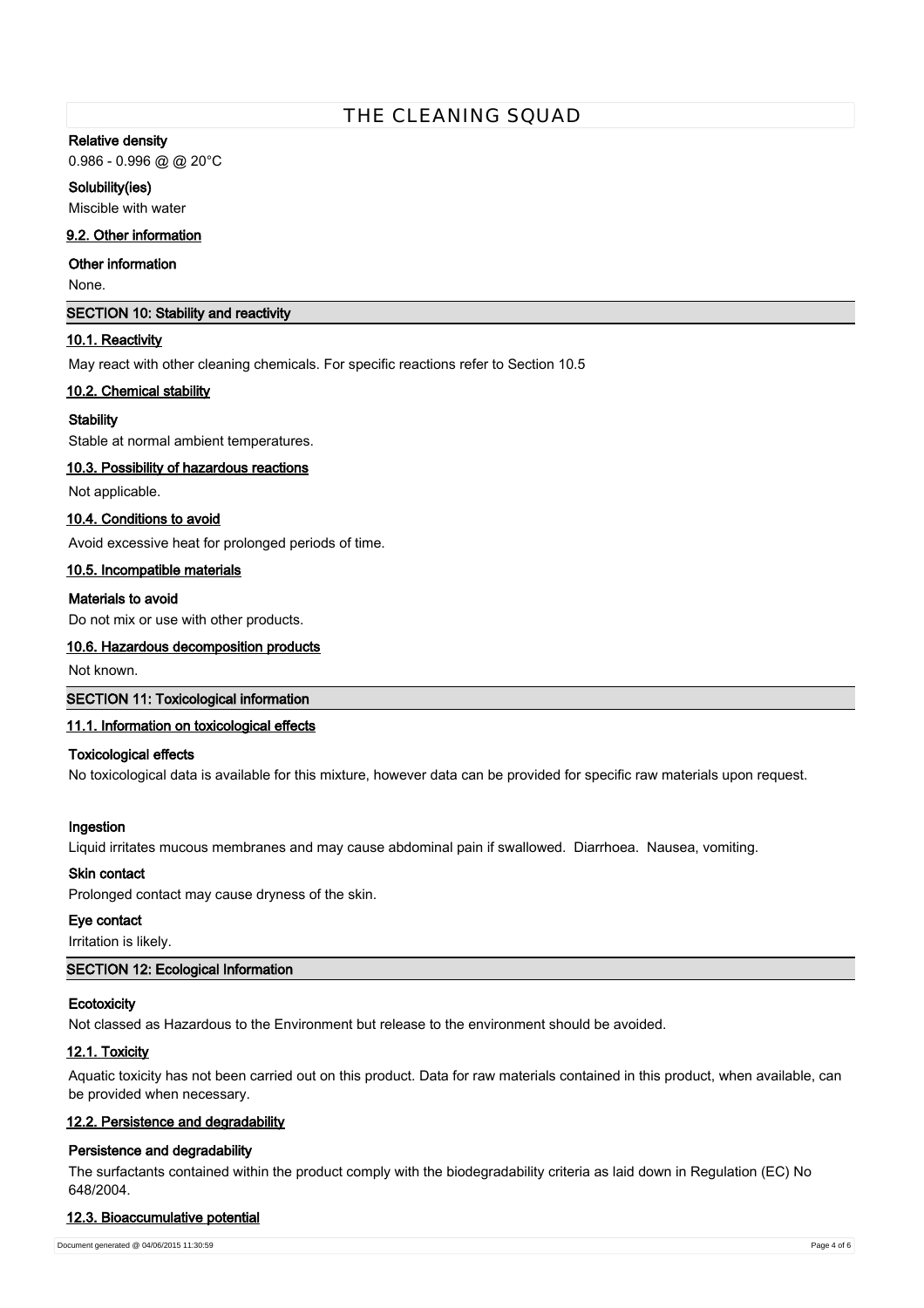The product does not contain any substances expected to be bioaccumulating.

# **12.4. Mobility in soil**

#### **Mobility**

The product contains substances, which are water soluble and may spread in water systems.

# **12.5. Results of PBT and vPvB assessment**

This product does not contain any substances classified as PBT or vPvB.

## **12.6. Other adverse effects**

None known.

#### **SECTION 13: Disposal considerations**

# **13.1. Waste treatment methods**

#### **Disposal methods**

Dispose of waste to licensed waste disposal site in accordance with the requirements of the local Waste Disposal Authority.

#### **SECTION 14: Transport information**

**General** The product is not covered by international regulations on the transport of dangerous goods (IMDG, IATA, ADR/RID).

#### **14.1. UN number**

Not applicable.

# **14.2. UN proper shipping name**

Not applicable.

# **14.3. Transport hazard class(es)**

Not applicable.

#### **14.4. Packing group**

Not applicable.

# **14.5. Environmental hazards**

#### **Environmentally hazardous substance/marine pollutant**

No.

# **14.6. Special precautions for user**

Not applicable.

# **14.7. Transport in bulk according to Annex II of MARPOL73/78 and the IBC Code**

Not applicable.

#### **SECTION 15: Regulatory information**

# **15.1. Safety, health and environmental regulations/legislation specific for the substance or mixture**

#### **National regulations**

The Chemicals (Hazard Information and Packaging for Supply) Regulations 2009 (S.I 2009 No. 716).

#### **EU legislation**

System of specific information relating to Dangerous Preparations. 2001/58/EC. Dangerous Preparations Directive 1999/45/EC. Regulation (EC) No 1907/2006 of the European Parliament and of the Council of 18 December 2006 concerning the Registration, Evaluation, Authorisation and Restriction of Chemicals (REACH) (as amended). Regulation (EC) No 1272/2008 of the European Parliament and of the Council of 16 December 2008 on classification, labelling and packaging of substances and mixtures (as amended).

#### **Guidance**

Workplace Exposure Limits EH40. Introduction to Local Exhaust Ventilation HS(G)37. CHIP for everyone HSG228. Approved Classification and Labelling Guide (Sixth edition) L131.